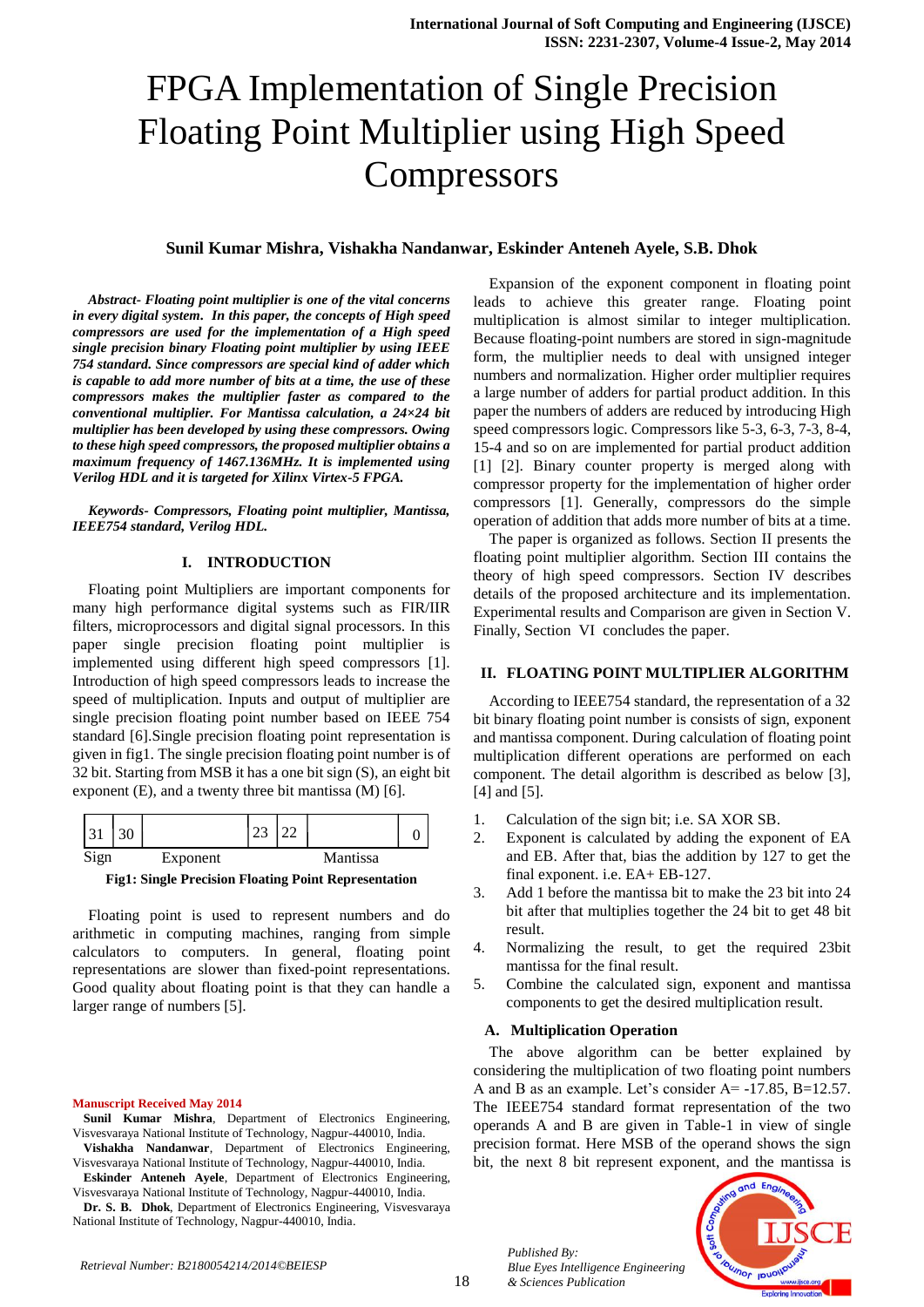represented by rest 23bit. The exponent is expressed in excess 127 bit.

**Table-1: IEEE754 Standard Representation of the Two Operands**

| <b>Operand</b>   |                         | B                       |
|------------------|-------------------------|-------------------------|
| Decimal<br>Value | $-17.85$                | 12.57                   |
| Sign             |                         |                         |
| Exponent         | 10000011                | 10000010                |
| Mantissa         | 00011101100110011001101 | 10010010001111010111000 |

By computing the XOR operation on sign bit of operands A and B, we obtain the sign bit of output. Here sign bit of output is  $S_A$  XOR  $S_B$ . In this case sign bit get hold of is "1". For resultant exponent, the addition operation is used to add exponent of both the operands. In this implementation 8 bit ripple carry adder is used for addition of  $E_A$  and  $E_B$ . After addition the result is again biased to decimal 127. For this purpose 127 is subtracted from the addition result of  $E_A$  and  $E_B$ . So the final resultant is  $E_R = E_A + E_B - 127$ . Where,  $E_A$  and  $E_B$ are the exponents of operand A and B respectively.  $E_R$  is the final resultant exponent. For this typical example,  $E_R$  $=10000110$ . In this paper the subtraction is implemented using two's complement method [9].

Mantissa multiplication is done by using 24x24 bit binary multiplier. Further the binary multiplier is implemented by using high speed compressors. Before binary multiplication the 23 bit mantissa is normalized to 24 bit by adding 1 at MSB. In this illustration the normalized mantissas are

> M<sub>A</sub>=10001110110011001101101 M<sub>B</sub>=110010010001111010111000

The above two 24 bit normalized mantissa are multiplied by using high speed compressors based binary multiplier and the acquired result will be of 48 bit as

011100000010111111101111100110000011100101011000

Now normalizing the resultant 48 bit into 23 bit mantissa is done by simply ignoring the MSB and hence the final mantissa, R<sub>M</sub>=11000000101111111011111.

After combining the three results of sign, exponent and mantissa components, the final obtained result is shown in Table 2.

**Table-2: Results of Sign, Exponent and Mantissa Component**

| <b>Decimal</b><br>Value | Sign | <b>Exponent</b> | <b>Mantissa</b>        |
|-------------------------|------|-----------------|------------------------|
| 224.3748                |      | 10000110        | 1100000010111111101111 |
|                         |      |                 |                        |

## **III. HIGH SPEED COMPRESSORS**

In binary multiplication a large number of partial product additions are carried out. In conventional multiplier full adders are used for partial product addition [3]. With full adder maximum of 3 inputs can be added at a time. Accordingly to add all the partial products large numbers of full adders are required. Hence, to reduce the number of adders in this implementation High speed compressors are introduced. Different compressors are developed based upon the concept of binary counter property [1]. In 5-3 compressor, maximum of five inputs can be added at a time wherein the output is a three bit number [1]. Table-3 shows the counter property of 5-3 compressor.

| Table-3: Counter Property of 5-3 Compressor |                  |                  |      |                         |
|---------------------------------------------|------------------|------------------|------|-------------------------|
| <b>Input Condition</b>                      | Out <sub>3</sub> | Out <sub>2</sub> | Out1 | <b>Decimal</b><br>Value |
| All inputs are zero                         |                  |                  |      |                         |
| Any one input is one                        |                  |                  |      |                         |
| Any two input are one                       |                  |                  |      |                         |
| Any three input are one                     |                  |                  |      |                         |
| Any four input are one                      |                  |                  |      |                         |
| Any five input are one                      |                  |                  |      |                         |

## **A. Architecture of Different Compressors**

Some basic different compressors architecture are designed and discussed by using the same logic in [1]. Fig. 2 shows the block diagram of 4-3 compressor which is designed by using one full adder and two half adder. 5-3 compressor is implemented by using two full adders and one half adders as shown in Fig.3.



**Fig-2: Structural Design of 4-3 Compressor**



**Fig-3: Structural Design of 5-3 Compressor**

For the design of 6-3 compressor, two full adders are used. Fig.4 shows the block diagram of 6-3 compressor [1]. For the parallel addition purpose ripple carry adder as seen in Fig.5 is used. Similarly for the design of 7-3 compressor in Fig.6, one full adder and one 4-3 compressor are used. Its parallel addition unit is given in fig.7.

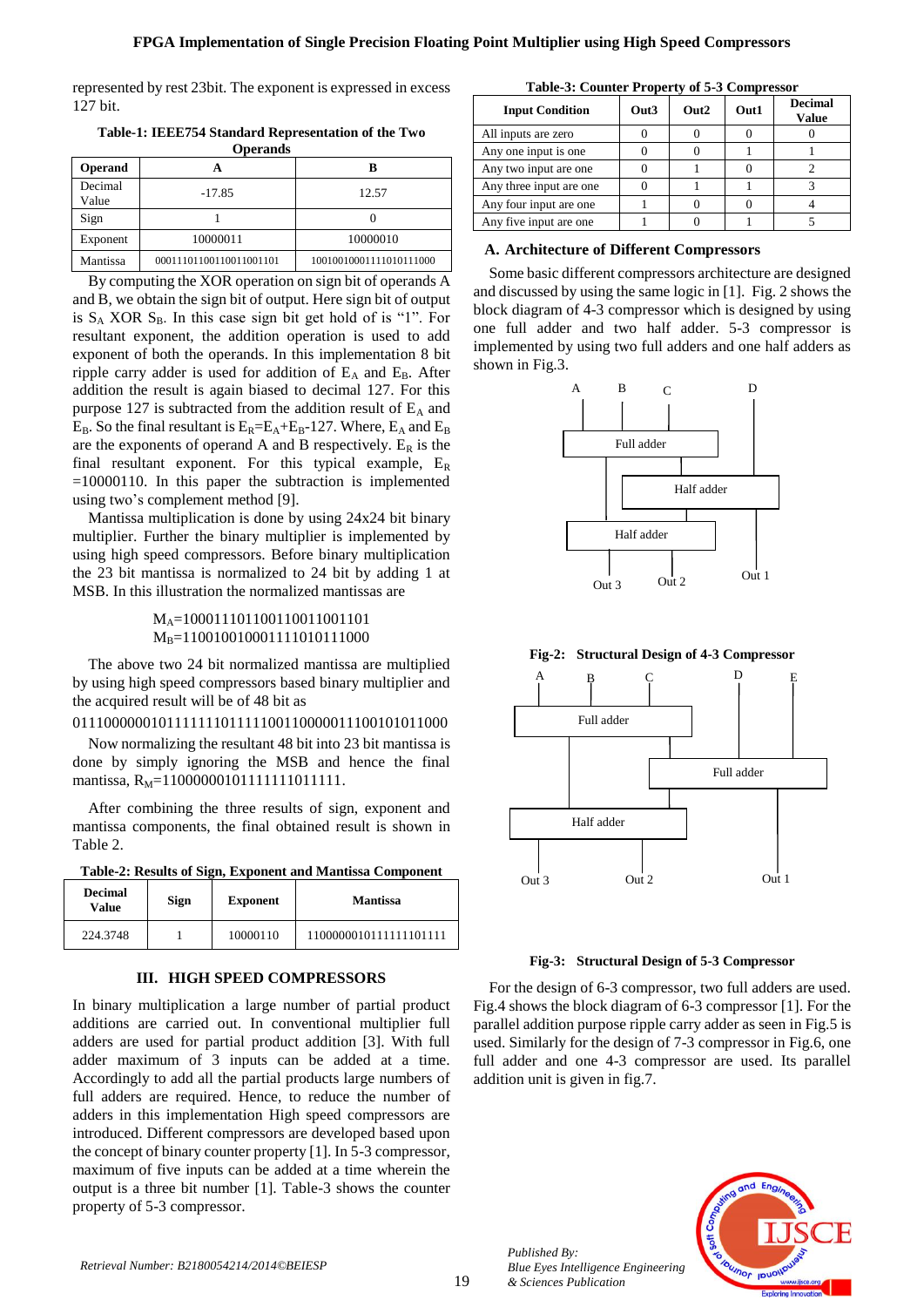

**Fig-4: Structural Design of 6-3 Compressor**



**Fig-5: Parallel Addition Unit for 6-3 Compressor**



**Fig-6: Structural Design of 7-3 Compressor**



**Fig-7: Parallel Addition Unit for 7-3 Compressor**

**For the implementation of 15-4 compressor five full adders, two compressors, and parallel adder unit are used [2]. Fig.8 shows the block diagram of 15-4 compressor and its optimized parallel adder is shown in fig.9**



**Fig-8: Architecture of 15-4 Compressor**



**Fig-9: Parallel Adder Unit for 15-4 Compressor**

By using the concept of adders all the compressors are implemented. These compressors are used in the calculation of partial product addition in different stages of binary multiplication.

## **IV. PROPOSED ARCHITECTURE OF FLOATING POINT MULTIPLIER**

The proposed architecture for Single Precision Floating Point Multiplier using High Speed Compressors is given in Fig.10.



*Published By:*

*& Sciences Publication*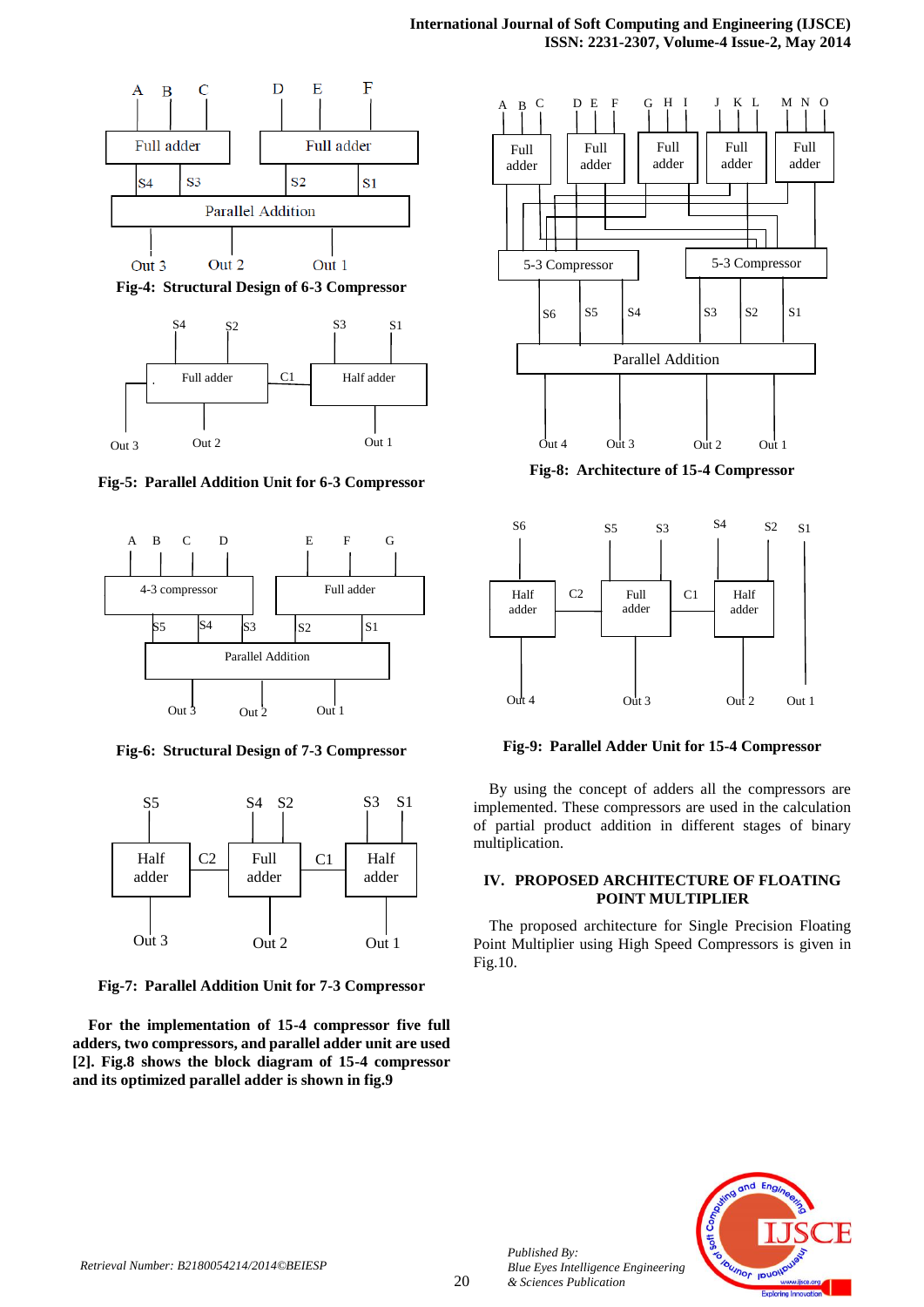## **FPGA Implementation of Single Precision Floating Point Multiplier using High Speed Compressors**



**Fig-10: Proposed Architecture of Single Precision Floating**

**Point Multiplier**



FA- Half adder

## **Fig-11: Eight-Bit Ripple Carry Adder**

From the calculation perspective whole floating point multiplication is divided into four sections.

- A. Sign section
- B. Exponent section
- C. Mantissa section
- D. Normalization section

#### **A. Sign Section**

In sign section, the sign bit for the final result is calculated. The sign bit is calculated by performing XOR operation on the sign bits of the two operands. The truth table for the XOR operation is given in Table-4.

|    | Table-4: Sign Bit Operation |      |
|----|-----------------------------|------|
| EA | Eв                          | Sign |
|    |                             |      |
|    |                             |      |

1 0 1 1 0

#### **B. Exponent Section**

In this section the two operands are added directly by using 8-bit ripple carry adder. Fig.11 shows the 8-bit ripple carry adder. After addition, biasing is required to get the final exponent. For biasing decimal value 127 is subtracted .Here subtraction is done by using 2's complement method [9].

## **C. Mantissa Section**

*Published By:*

*& Sciences Publication* 

*Blue Eyes Intelligence Engineering* 

Mantissa calculation is the most important part of the floating point multiplier. The whole performance of the floating point multiplier is depending upon the mantissa calculation section. In mantissa calculation 24x24 bit binary multiplier is required to do the multiplication of mantissas of two operands. In this paper binary multiplier is implemented by using high speed compressors, which reduces the delay. In single precision floating point number, mantissa is consists of 23 bit. So initially normalization is done in the mantissa by adding 1 at the MSB.

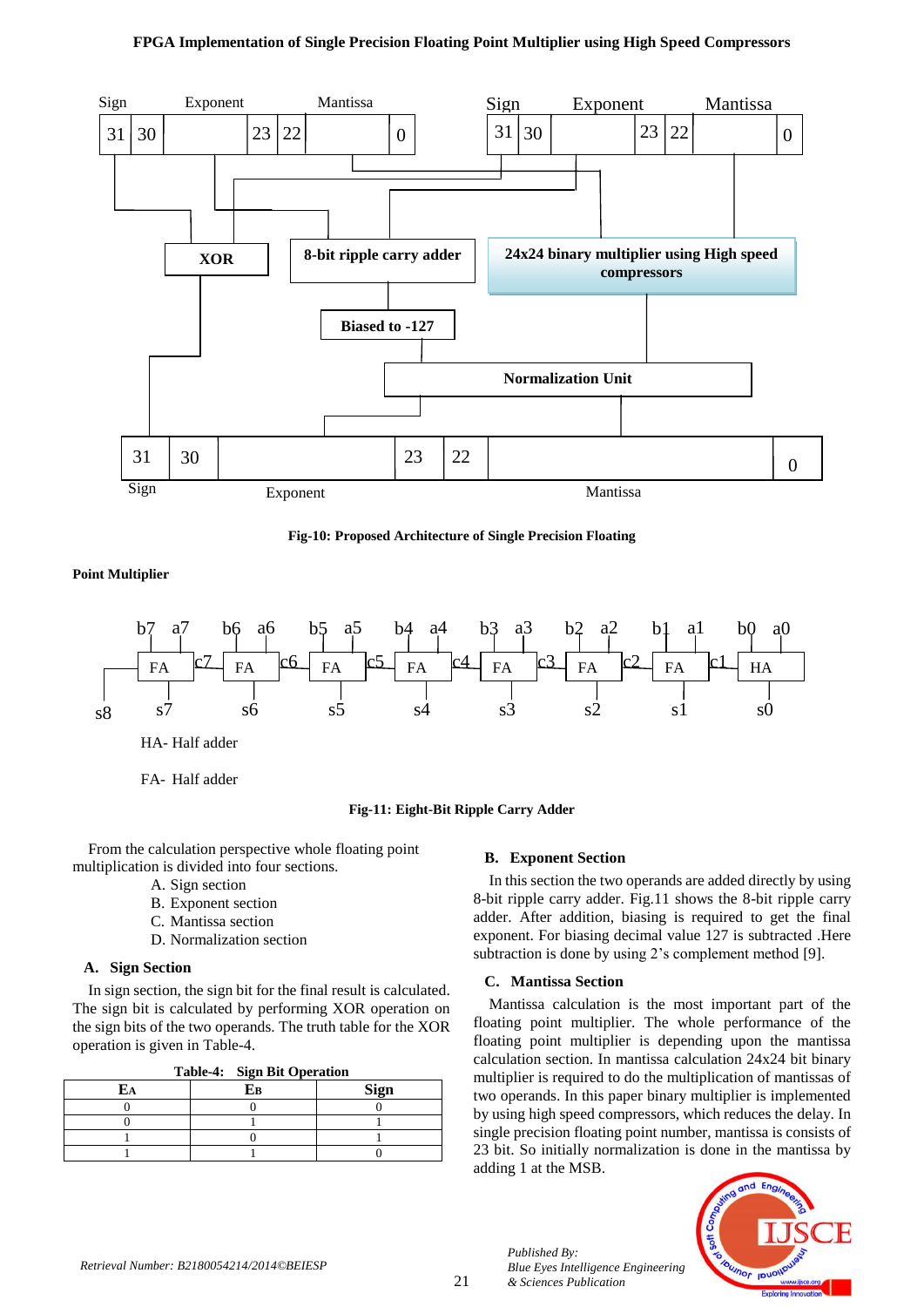After normalization the mantissa of each operand became 24 bit. After binary multiplication of the two normalized 24 bit operands a 48 bit number will generate as a multiplication output. Again this 48 bit number is normalized to 23 bit to get the final mantissa.

In this paper 24 bit multiplier is proposed and implemented by using the concept of high speed compressors. After multiplication of 24x24 binary multiplier large numbers of partial products are obtained. Further those partial products are added by using different compressors at different stage. At first stage of partial product addition, no need of any addition because only one partial product is there. Which directly goes as it is as LSB. At the second stage one half adder is required because only two partial products are here. The sum bit taken as output for that stage and carry will go to the next stage. At third stage, partial products are increased to three and one carry from previous stage and hence a total four partial products are present. Addition of these four partial products is done by using 4-3 compressor. In the next stages the number of partial products goes on increasing. So, higher order compressors are required for addition. Similarly in the4<sup>th</sup> stage 7-3 compressor,  $5<sup>th</sup>$ stage 8-4 compressor,  $6<sup>th</sup>$  stage 9-4 compressor, and 7th stage 10-4 compressor are used. As the stage increases higher order compressors are used. At  $24<sup>th</sup>$ stage, partial products are increased 28 including the carry from previous stages. For the partial addition of  $24<sup>th</sup>$  stage  $28-5$  compressor is used. After  $24<sup>th</sup>$  stage number partial products are decreasing .So for the addition of those partial products previously used compressors are used. This process of addition of partial product is better explained by considering a 4x4 binary multiplier as shown in Fig-12.



M [3] M [2] M [1] M [0] M [3] M [2] M [1] M [0]

## **Fig-12: 4x4 Binary Multiplier**

In the first stage of partial product addition only one partial product is at hand, R1 [0]. So it is directly taken as M [0]. For the second stage of partial products addition one half adder is used. Sum bit of half adder's result is taken as M [1] and carry is move to the next stage. In the  $3<sup>rd</sup>$  stage, four partial products are present including the carry and one 4-3 compressors used in this stage. Similarly in  $5<sup>th</sup>$  stage and  $6<sup>th</sup>$  stage 5-3 and 4-3 compressors are used respectively for partial products addition. In  $7<sup>th</sup>$  and  $8<sup>th</sup>$  stage less number partial products are present so only one full adder and one half adder is required.

# **D. Normalization Section**

In the Normalization section, normalization of exponent and mantissa are performed. According to the  $47<sup>th</sup>$  bit (result of the 24x24 bit binary multiplier) normalization is done.

i. When 47th bit of 24X24 bit binary multiplier is binary one ,mantissa is normalized to 23 bit by taking 46th to 24th bit position number and exponent is increased by decimal value one.

ii. When  $47<sup>th</sup>$  bit of 24X24 bit binary multiplier is binary zero, mantissa is normalized to 23 bit by taking  $45<sup>th</sup>$  to  $23<sup>th</sup>$  bit position number and there is no increment in the exponent value.

## **V. RESULT AND COMPARISON**

A test bench program is written for the implemented single precision floating point multiplier and the results are verified. The code is written and executed by Xilinx 14.2 .The implemented design had been synthesized using synthesis XST tool and it is targeted on Vertex-5 FPGA, Device-XC5VLX20T, Package-FF323, speed-2.

The comparison of implemented single precision floating point multiplier with the other floating point multiplier has been shown in table-5.

| <b>Parameters</b>             | <b>Implemented</b><br><b>Floating</b><br><b>Point</b><br><b>Multiplier</b> | <b>Floating</b><br>Point<br><b>Multiplier</b><br>by using<br><b>Dadda</b><br><b>Algorithm</b><br>$\lceil 3 \rceil$ | <b>Conventional</b><br><b>Floating</b><br><b>Point</b><br><b>Multiplier</b> |
|-------------------------------|----------------------------------------------------------------------------|--------------------------------------------------------------------------------------------------------------------|-----------------------------------------------------------------------------|
| LUT & FF<br>Pair Used         | 1122                                                                       | 1146                                                                                                               | 1110                                                                        |
| <b>CLB</b> Slices             | 866                                                                        | 1149                                                                                                               | 1112                                                                        |
| Maximum<br>Frequency<br>(MHz) | 1467.136                                                                   | 526.857                                                                                                            | 401.711                                                                     |

**Table-5: Area and Frequency Comparison between the Implemented Floating Point Multiplier with Others**

Table-6 and Table-7 shows the device utilization summary and power supply summary of implemented floating point multiplier respectively. In fig .13 RTL schematic of multiplier is shown.

| <b>Table-6: Device Utilization Summary</b> |  |
|--------------------------------------------|--|
|--------------------------------------------|--|

| <b>Slice Registers</b> |      |
|------------------------|------|
| <b>Slice LUTs</b>      | 1110 |
| LUT Flip Flop pairs    | 1122 |
| <b>TOB</b>             | 98   |

#### **Table-7: Power Supply Summary**

| <b>Total Power</b><br>'W) | <b>Dynamic Power (W)</b> | <b>Ouiescent</b><br>Power $(W)$ |
|---------------------------|--------------------------|---------------------------------|
| 0.258                     | <u>በ በ11</u>             | 0.247                           |